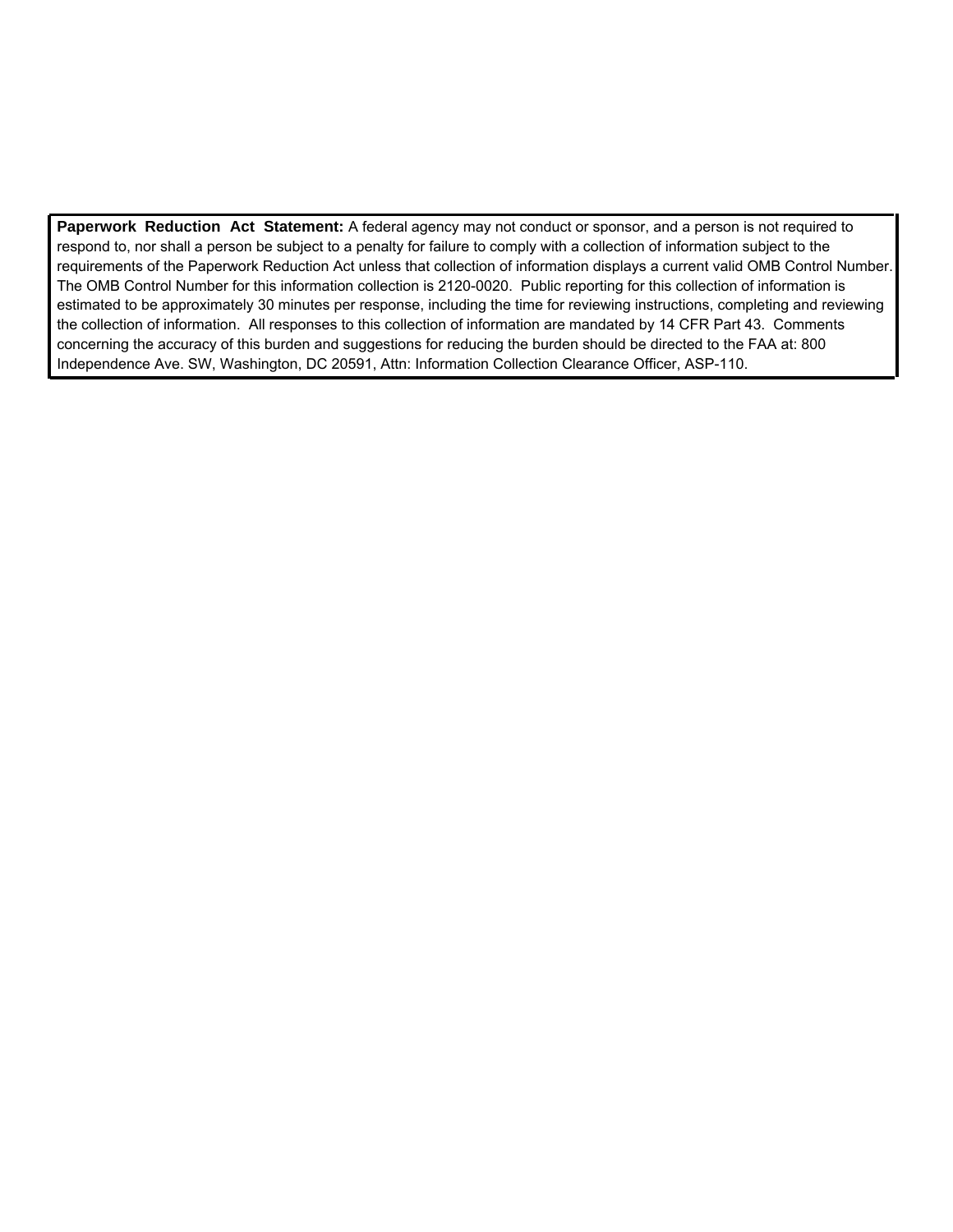|                                                                            |                                        |                                             |                                                                                                                                                                                                      |                                    |                                 |                                                              |                                |                 | Exp: 5/31/2018                                 | OMB No. 2120-0020       | <b>Electronic Tracking Number</b>                                                                                                                                                                                                                                                                 |  |
|----------------------------------------------------------------------------|----------------------------------------|---------------------------------------------|------------------------------------------------------------------------------------------------------------------------------------------------------------------------------------------------------|------------------------------------|---------------------------------|--------------------------------------------------------------|--------------------------------|-----------------|------------------------------------------------|-------------------------|---------------------------------------------------------------------------------------------------------------------------------------------------------------------------------------------------------------------------------------------------------------------------------------------------|--|
| <b>US Department</b>                                                       |                                        |                                             |                                                                                                                                                                                                      | <b>MAJOR REPAIR AND ALTERATION</b> |                                 |                                                              |                                |                 | For FAA Use Only                               |                         |                                                                                                                                                                                                                                                                                                   |  |
| of Transportation<br><b>Federal Aviation</b><br>Administration             |                                        |                                             | (Airframe, Powerplant, Propeller, or Appliance)                                                                                                                                                      |                                    |                                 |                                                              |                                |                 |                                                |                         |                                                                                                                                                                                                                                                                                                   |  |
|                                                                            |                                        |                                             |                                                                                                                                                                                                      |                                    |                                 |                                                              |                                |                 |                                                |                         | INSTRUCTIONS: Print or type all entries. See Title 14 CFR §43.9, Part 43 Appendix B, and AC 43.9-1 (or subsequent revision thereof) for<br>instructions and disposition of this form. This report is required by law (49 U.S.C. §44701). Failure to report can result in a civil penalty for each |  |
| such violation. (49 U.S.C. §46301(a))<br>Nationality and Registration Mark |                                        |                                             |                                                                                                                                                                                                      |                                    |                                 | Serial No.                                                   |                                |                 |                                                |                         |                                                                                                                                                                                                                                                                                                   |  |
| 1. Aircraft                                                                | Make                                   |                                             |                                                                                                                                                                                                      |                                    |                                 |                                                              | Model                          |                 |                                                |                         | Series                                                                                                                                                                                                                                                                                            |  |
|                                                                            |                                        |                                             |                                                                                                                                                                                                      |                                    |                                 |                                                              |                                |                 |                                                |                         |                                                                                                                                                                                                                                                                                                   |  |
|                                                                            |                                        | Name (As shown on registration certificate) |                                                                                                                                                                                                      |                                    |                                 | Address                                                      |                                |                 | Address (As shown on registration certificate) |                         |                                                                                                                                                                                                                                                                                                   |  |
| 2. Owner                                                                   |                                        |                                             |                                                                                                                                                                                                      |                                    |                                 |                                                              | City                           |                 |                                                |                         | State                                                                                                                                                                                                                                                                                             |  |
|                                                                            |                                        |                                             |                                                                                                                                                                                                      |                                    |                                 | Zip                                                          |                                |                 | Country                                        |                         |                                                                                                                                                                                                                                                                                                   |  |
| 3. For FAA Use Only                                                        |                                        |                                             |                                                                                                                                                                                                      |                                    |                                 |                                                              |                                |                 |                                                |                         |                                                                                                                                                                                                                                                                                                   |  |
|                                                                            |                                        |                                             |                                                                                                                                                                                                      |                                    |                                 |                                                              |                                |                 |                                                |                         |                                                                                                                                                                                                                                                                                                   |  |
|                                                                            | 4. Type                                |                                             |                                                                                                                                                                                                      |                                    |                                 | 5. Unit Identification                                       |                                |                 |                                                |                         |                                                                                                                                                                                                                                                                                                   |  |
| Repair                                                                     | Alteration                             | Unit                                        |                                                                                                                                                                                                      |                                    | Make                            |                                                              |                                | Model           |                                                |                         | Serial No.                                                                                                                                                                                                                                                                                        |  |
|                                                                            |                                        | AIRFRAME                                    |                                                                                                                                                                                                      |                                    |                                 |                                                              | (As described in Item 1 above) |                 |                                                |                         |                                                                                                                                                                                                                                                                                                   |  |
|                                                                            |                                        | POWERPLANT                                  |                                                                                                                                                                                                      |                                    |                                 |                                                              |                                |                 |                                                |                         |                                                                                                                                                                                                                                                                                                   |  |
|                                                                            |                                        | <b>PROPELLER</b>                            |                                                                                                                                                                                                      |                                    |                                 |                                                              |                                |                 |                                                |                         |                                                                                                                                                                                                                                                                                                   |  |
|                                                                            |                                        |                                             | Type                                                                                                                                                                                                 |                                    |                                 |                                                              |                                |                 |                                                |                         |                                                                                                                                                                                                                                                                                                   |  |
|                                                                            | <b>APPLIANCE</b><br>Manufacturer       |                                             |                                                                                                                                                                                                      |                                    |                                 |                                                              |                                |                 |                                                |                         |                                                                                                                                                                                                                                                                                                   |  |
|                                                                            |                                        |                                             |                                                                                                                                                                                                      |                                    |                                 | 6. Conformity Statement                                      |                                |                 |                                                |                         |                                                                                                                                                                                                                                                                                                   |  |
|                                                                            | A. Agency's Name and Address           |                                             |                                                                                                                                                                                                      |                                    |                                 | B. Kind of Agency                                            |                                |                 |                                                |                         |                                                                                                                                                                                                                                                                                                   |  |
| Name                                                                       |                                        |                                             |                                                                                                                                                                                                      |                                    |                                 | U. S. Certificated Mechanic                                  |                                |                 |                                                | Manufacturer            |                                                                                                                                                                                                                                                                                                   |  |
| Address<br>City                                                            |                                        |                                             | State                                                                                                                                                                                                |                                    |                                 | Foreign Certificated Mechanic<br>Certificated Repair Station |                                |                 |                                                | C. Certificate No.      |                                                                                                                                                                                                                                                                                                   |  |
| Zip                                                                        |                                        | Certificated Maintenance Organization       |                                                                                                                                                                                                      |                                    |                                 |                                                              |                                |                 |                                                |                         |                                                                                                                                                                                                                                                                                                   |  |
|                                                                            |                                        |                                             | have been made in accordance with the requirements of Part 43 of the U.S. Federal Aviation Regulations and that the information<br>furnished herein is true and correct to the best of my knowledge. |                                    |                                 |                                                              |                                |                 |                                                |                         | D. I certify that the repair and/or alteration made to the unit(s) identified in item 5 above and described on the reverse or attachments hereto                                                                                                                                                  |  |
| Extended range fuel<br>per 14 CFR Part 43<br>App. B                        |                                        |                                             | Signature/Date of Authorized Individual                                                                                                                                                              |                                    |                                 |                                                              |                                |                 |                                                |                         |                                                                                                                                                                                                                                                                                                   |  |
|                                                                            |                                        |                                             |                                                                                                                                                                                                      |                                    |                                 | 7. Approval for Return to Service                            |                                |                 |                                                |                         |                                                                                                                                                                                                                                                                                                   |  |
|                                                                            |                                        |                                             | Administrator of the Federal Aviation Administration and is                                                                                                                                          |                                    |                                 |                                                              | Approved                       |                 | Rejected                                       |                         | Pursuant to the authority given persons specified below, the unit identified in item 5 was inspected in the manner prescribed by the                                                                                                                                                              |  |
|                                                                            | <b>FAA FIt. Standards</b><br>Inspector |                                             | Manufacturer                                                                                                                                                                                         |                                    | Maintenance Organization        |                                                              |                                |                 |                                                | Department of Transport | Persons Approved by Canadian                                                                                                                                                                                                                                                                      |  |
| BY                                                                         | <b>FAA Designee</b>                    |                                             | <b>Repair Station</b>                                                                                                                                                                                |                                    | <b>Inspection Authorization</b> |                                                              |                                | Other (Specify) |                                                |                         |                                                                                                                                                                                                                                                                                                   |  |
| Certificate or<br>Designation No.                                          |                                        |                                             | Signature/Date of Authorized Individual                                                                                                                                                              |                                    |                                 |                                                              |                                |                 |                                                |                         |                                                                                                                                                                                                                                                                                                   |  |